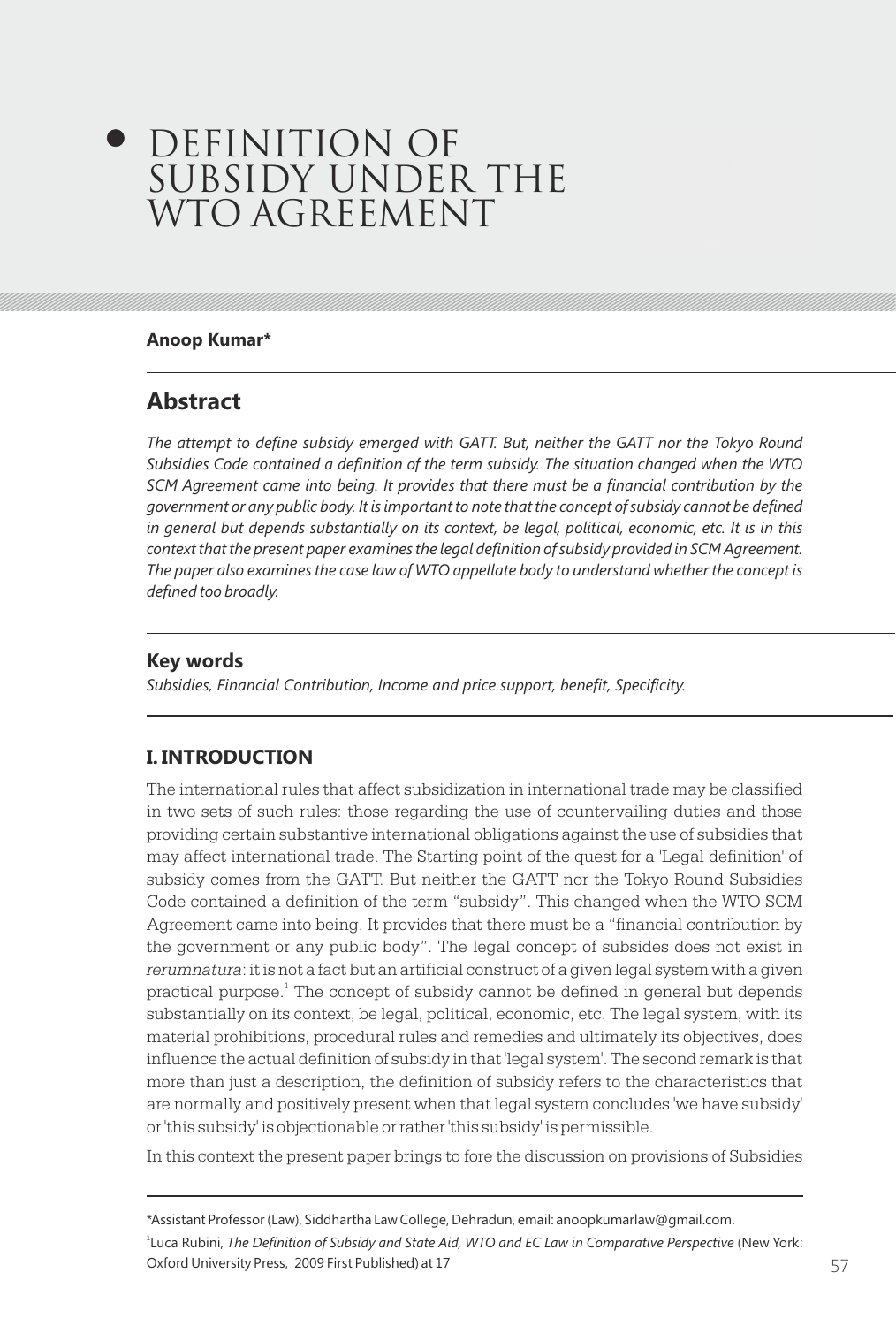and Countervailing Duties Agreement (SCM) that have bearing on subsidy in international trade.

### **II. DEFINITION OF SUBSIDY UNDER WTO**

One of the most important achievements of the Uruguay Round negotiations was the inclusion of a definition of 'subsidy' in the SCM Agreement. A subsidy within the meaning of the SCM Agreement exists if two distinctive elements are present (i) a financial contribution by a government (or any form of income or price support in the sense of article XVI of the GATT); and (ii) a benefit is thereby conferred. To be subject to the disciplines of SCM Agreement and contervailable, this subsidy must also be  ${\rm specific.}^2$ 

It is important to note that the application and scope of SCM Agreement depends upon the definition of subsidy. If there is no subsidy in the term of SCM Agreement then no one could apply the WTO law to countervail those aids/ subsidies. Article 1 of the SCM Agreement provides the definition of subsidy.<sup>3</sup>

### **Financial Contribution**

Article 1.1 (a) (1) of the SCM Agreement defines the term "financial contribution,"<sup>4</sup> which is the first point of the definition of a subsidy. It requires a financial contribution by a government or any public body, including quasi-governmental entities. Financial contribution is defined more broadly than a charge on the public accounts. The SCM

3 Article 1: Definition of a Subsidy: 1.1 For the purpose of this Agreement, a subsidy shall be deemed to exist if:

(a) (1) There is a financial contribution by a government or any public body within the territory of a Member (referred to in this Agreement as "government"), i.e. where: (i) A government practice involves a direct transfer of funds (e.g. grants, loans, and equity infusion), potential direct transfers of funds or liabilities (e.g. loan guarantees); (ii) Government revenue that is otherwise due is foregone or not collected (e.g. fiscal incentives such as tax credits) (iii) A government provides goods or services other than general infrastructure, or purchases goods; (iv) A government makes payments to a funding mechanism, or entrusts or directs a private body to carry out one or more of the type of functions illustrated in (i) to (iii) above which would normally be vested in the government and the practice, in no real sense, differs from practices normally followed by governments; or (a) (2) there is any form of income or price support in the sense of Article XVI of GATT 1994; and (b) A benefit is thereby conferred.

4 In the dispute of *US - Exports Restraints*, the Panel considered the negotiating history of - financial contribution and concluded that: "Article 1 as ultimately adopted incorporates the requirement of a financial contribution by a government or other public body as a necessary element of a subsidy. The submissions by participants to the negotiations suggest that the proponents purpose behind including this element was to limit the kinds of government actions that could fall within the scope of the subsidy and countervailing measure rules. In other words, the definition ultimately agreed in the negotiations definitively rejected the approach espoused by the United States of defining subsidies as benefits resulting from any government action, by introducing the requirement that the government action in question constitute a "financial contribution" as set forth in an exhaustive list." (Para 8.69) US- Export Restraint, para. 8.73 Available at:

<sup>2</sup>Dominic Coppens, *WTO Disciplines on Subsidies and Countervailing Measures (Balancing Policy Space and Legal Constraints)* (United Kingdom: Cambridge University Press 2014 First Publish) at 39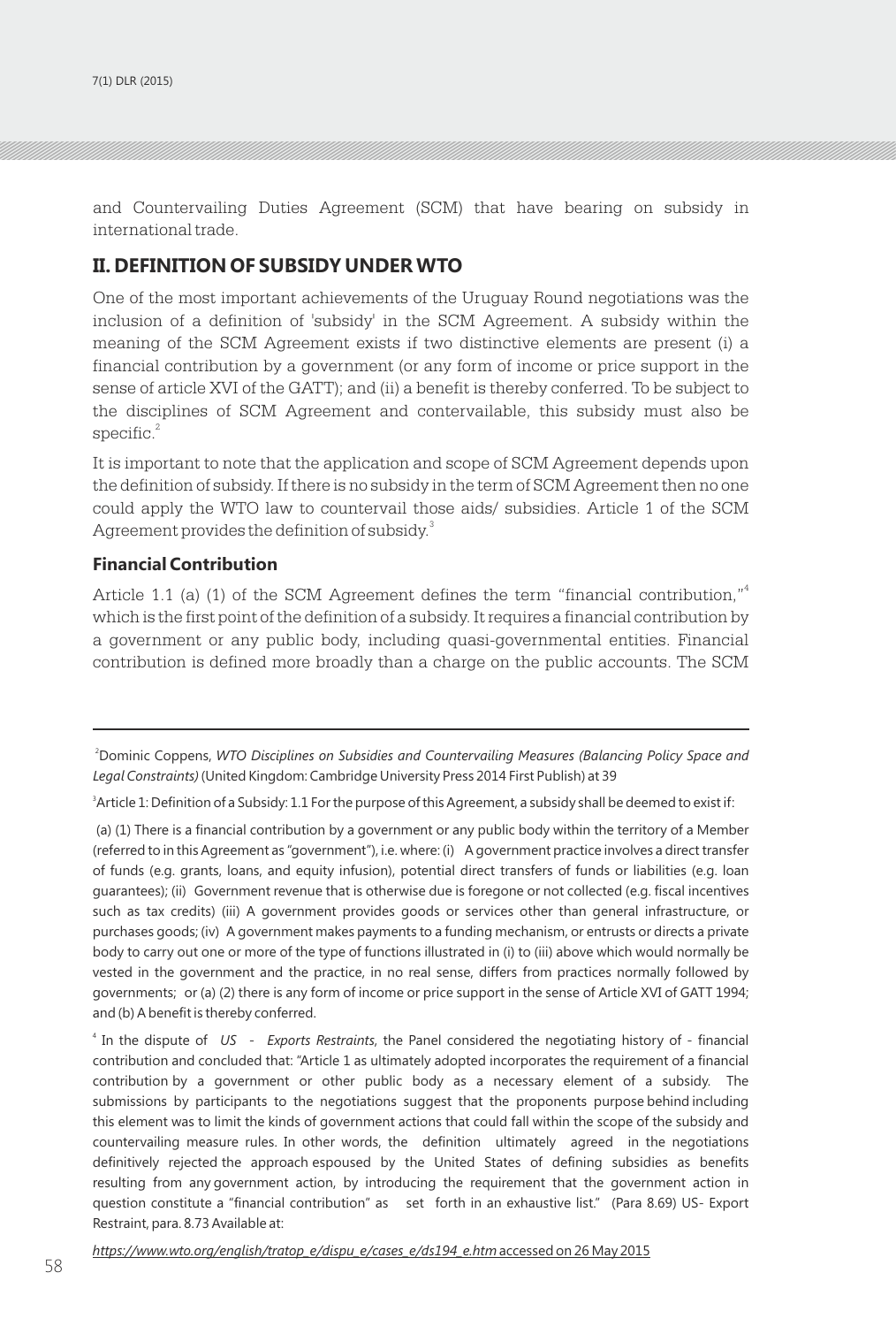Agreement points to the three  $6$  different kinds of financial contribution. It is an exclusive  $6$ list of financial contributions, not an illustrative one. It includes the following:

- a) A government practice involves a direct transfer of funds (e.g. grants, loans, and equity infusion), potential direct transfers of funds or liabilities (e.g. loan guarantees);
- b) Government revenue that is otherwise due is foregone or not collected (e.g. fiscal incentives such as tax credits)
- c) A government provides goods or services other than general infrastructure, or purchases goods;

The SCM Agreement contains an exhaustive list of measures that are deemed to be a financial contribution. The list identifies government practices that range from grants and loans to equity infusions, loan guarantees, fiscal incentives, the provision of goods or services and the purchase of goods. The SCM Agreement covers such measures even if they are carried out by a private entity, provided that a government has 'entrusted' or 'directed' the private entity to carry out one of the enumerated practices normally followed by governments. One of the most significant aspects of Article 1 is what is not included in that definition. 'Any government practice that does not meet one of the three criteria laid out therein cannot be considered a subsidy for the purposes of the Agreement'. Although Luca Rubini regret such as closed list in the light of the ingenuity of governments in inventing new form of assistance, moreover the three types of financial contribution are formulated, and interpreted, broadly, to cover a wide variety of financial contribution.<sup>7</sup>

### (a) The (potential) direct transfers of funds or liabilities

First type of financial contribution<sup>8</sup> refers to a government practice involving direct transfers of funds (e.g. grants, loans, and equity infusion) or potential direct transfers of

*https://www.wto.org/english/tratop\_e/dispu\_e/cases\_e/ds353\_e.htm* accessed on 26 May 2015

7 *Supra* note 1 at 40

<sup>5</sup> Article 1.1(a) (1) (iv) is not a type of financial contribution because it deals with the way, manely indirectly, in which the government provides a financial contribution. Panel Report,*US- Export Restraint,* para. 8.73 Available at: *https://www.wto.org/english/tratop\_e/dispu\_e/cases\_e/ds194\_e.htm* accessed on 26 May 2015. Panel Report, EC-Countervailing Measures on DRAM Chips, para7.53 Available at:

https://www.wto.org/english/tratop\_e/dispu\_e/cases\_e/1pagesum\_e/ds299sum\_e.pdf accessed on 26 May 2015. Appellate Body Report, US - Countervailing Duty Investigation on DRAMS, paras. 124-125. Available at: https://www.wto.org/english/tratop\_e/dispu\_e/cases\_e/1pagesum\_e/ds296sume.pdf accessed on 26 May 2015

<sup>6</sup> Appellate Body Report, *US-Large Civil Aircraft, para*.613 Available at:

 ${}^8$ Article 1.1(a) (1) (i) of the SCM Agreement

<sup>58</sup> 59 In the dispute of Australia Automotive Leather the Panel considered the meaning of the word -grant and stated that - the ordinary meaning of the term "grant" means "the process of granting or a thing granted, and therefore includes both the government's commitment to make payments (that is, the grant contract), and the grant payments themselves, including all possible disbursements, whether past or future. (para 9.39). This meaning of the term -grant" was in the context of payments under grant contracts to the exporter. However similar meaning could be imputed to-grantsll in Article 1.1. (a)(1) (i)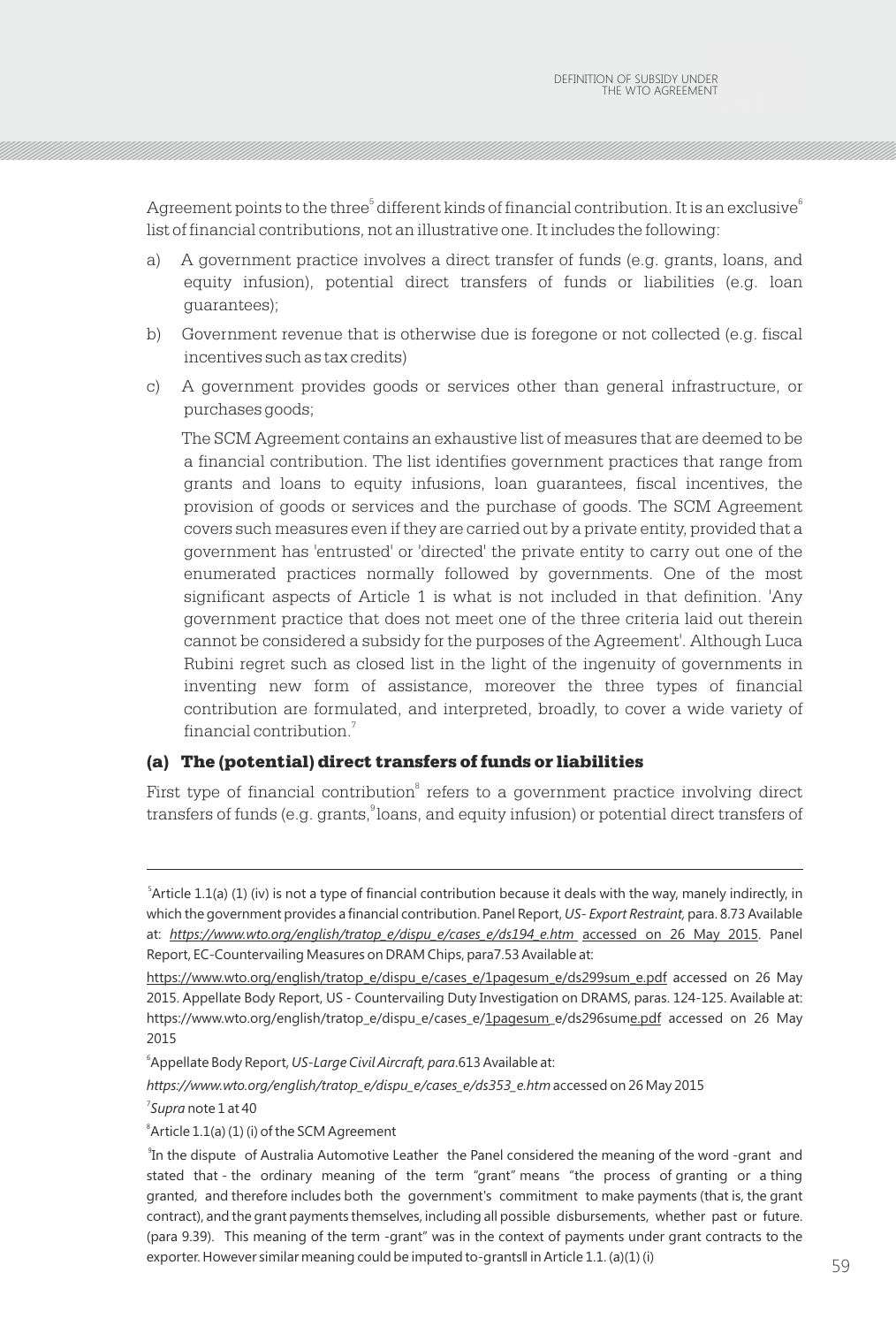funds or liabilities (e.g. loan guarantees). The Appellate Body has concluded that view, the term 'fund' encompasses not only 'money' but also financial resources and other  $\frac{1}{2}$  financial claims more generally.<sup>10</sup>  $\mu$  direct transfer of funds' captures all conduct on the part of the government by which money; financial claims are made available to a recipient. Transactions similar to those explicitly listed are thus equally covered.<sup>11</sup> Examples of other direct transfers of funds accepted in the case law are debt forgiveness; the extension of a loan maturity, an interest rate, debt-to-equity swaps and joint ventures.<sup>12</sup> This broad reading implies the change of ownership (by an equity infusion or debt to equity) to make financial contribution to itself (e.g. cash grant by a government to a government owned company). Appellate Body has emphasized that the scope of direct transfers of funds is confined to those transaction that have sufficient characteristics in common with one of the listed items. This means those acts which normally involve financing by the government to the recipient. The phrase 'government practice' in Article 1.1(a) (1) (i) of the SCM Agreement simply denotes the originator of the action (i.e., government) and does not restrict the scope to functions normally performed by government.

Export credit guarantees or insurance are considered examples of potential direct transfer of funds because funds are only transferred where the export credit is not repaid due to a covered risk  $^{13}$ 

*https://www.wto.org/english/tratop\_e/dispu\_e/336abr\_e.docaccessed on 26 May 2015*

 $^{11}$ Id., para.251 – 252

 $12A$ ppellate Body noted that"We observe that the words "grants, loans, and equity infusion" are preceded by the abbreviation e.g., which indicates that grants, loans, and equity infusion are cited examples of transactions falling within the scope of article 1.1(a) (1) (i). This shows that transactions that are similar to those expressly listed are also covered by the provision. Debt forgiveness, which extinguishes the claims of a creditor, is a form of performance by which the borrower is taken to have repaid the loan to the lender. The extension of a loan maturity

enables the borrower to enjoy the benefit of the loan for an extended period of time. An interest rate reduction lowers the debt servicing burden of the borrower. In all of these cases, the financial position of the borrower is improved and therefore there is a direct transfer of funds within the meaning of article  $1.1(a)(1)(i)$ .

With respect to Korea's argument that debt-to-equity swaps cannot be considered as direct transfers of funds given that no money is transferred thereby to the recipient, the panel reasoned that "the relinquishment and modification of claims inherent in such transactions similarly result in new rights, or claims, being transferred to the former debtor." again, we see no error in the panel's analysis. Debt-to-equity swaps replace debt with equity, and in a case such as this, when the debt-to-equity swap is intended to address the deteriorating financial condition of the recipient company, the cancellation of the debt amounts to a direct transfer of funds to the company." *Japan –Drams (Korea) para. 250* WT/DS336/AB/R 28 November 2007 available at:

*https://www.wto.org/english/tratop\_e/dispu\_e/336abr\_e.doc*accessed on 26 May 2015.

 $13$ In the dispute of Brazil Aircraft, the Panel observed that: "potential direct transfer of funds" exists only where the action in question gives rise to a benefit and thus confers a subsidy irrespective of whether any payment occurs. In arriving at this view, we have taken contextual guidance from the example of loan guarantees provided in Article 1.1(a)(1) of the SCM Agreement. Whether or not a loan guarantee confers a subsidy does not depend upon whether a payment occurs (i.e., whether the beneficiary of the guarantee defaults and the government is required to make good on the guarantee). For example,

<sup>&</sup>lt;sup>10</sup>Appellate Body Report, Japan – Drams (Countervailing Duties on Dynamic Random Access Memories) *(Korea) para*. 250 WT/DS336/AB/R 28 November 2007 available at: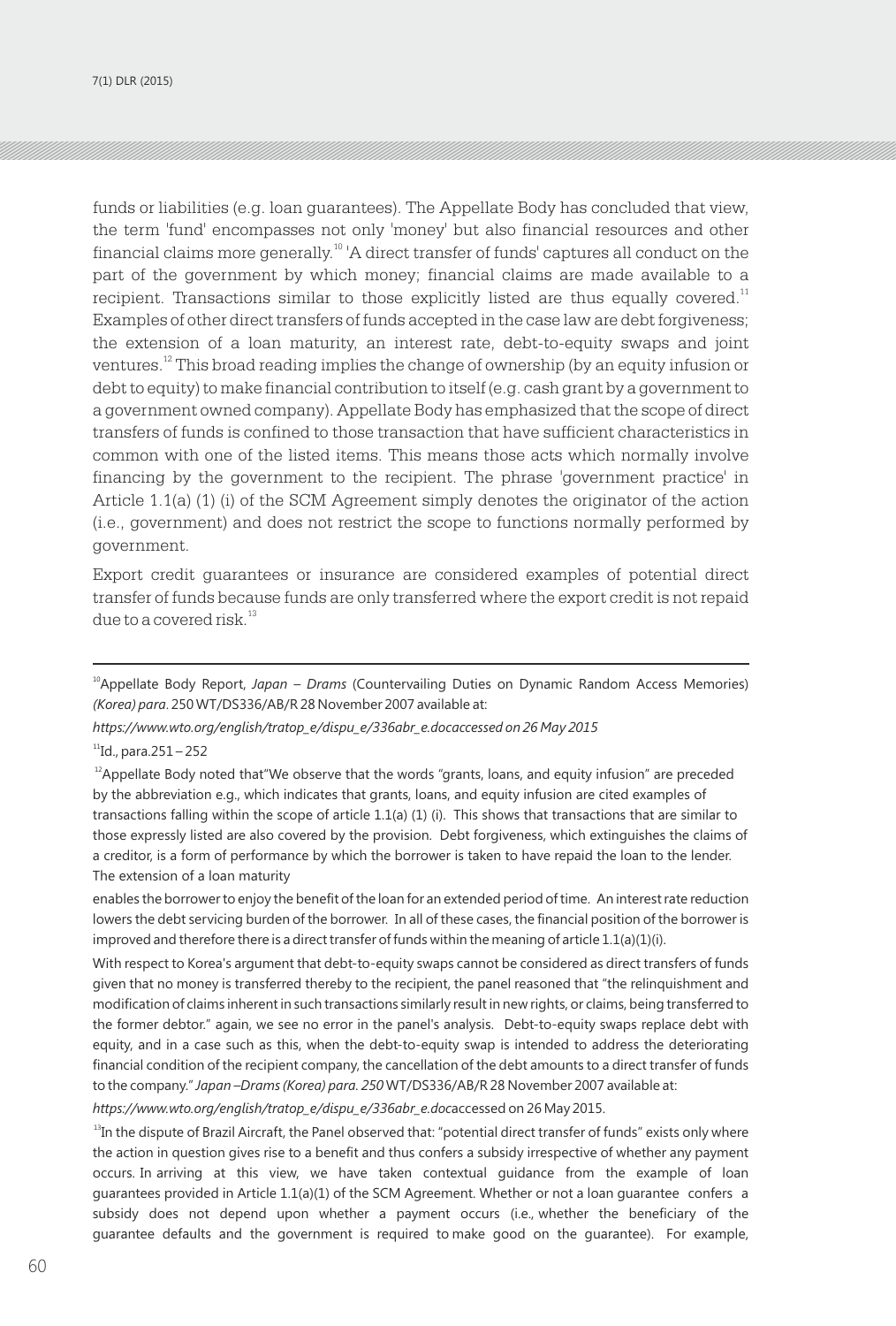# **(b) The government foregone revenue which is otherwise due**

This sub section explains that government can provide subsidy by negative action, when it refrains from collecting revenue which is otherwise due.<sup>14</sup> Revenue could be forgone in relation to all forms of taxation, such as internal taxes, covering direct taxes<sup>15</sup> (raised on Income) and indirect (raised on products) taxes  $16$  and import duties (tariffs).<sup>17</sup> Only one specific exception is included.<sup>18</sup> Rebates of indirect taxes and import duties upon exportation are explicitly excluded from the subsidy definition and thus from the scope of the SCM Agreement. Such rebates are not considered as revenue forgone. The Appellate Body has confirmed that rebates on direct taxes are not covered by this exception.<sup>19</sup>

# **(c) The provision of goods or services other than general infrastructure or purchase of goods**

The second form of financial contribution<sup>20</sup> refers to the provision of goods or services by the government. This category has the potential for controversy regarding the question

Article 14 of the SCM Agreement provides that, when examining benefit to the recipient in a countervail context, "a loan guarantee by a government shall not be considered as conferring a benefit, unless there is a difference between the amount that the firm receiving the guarantee pays on a loan guaranteed by the government and the amount that a firm would pay on a comparable commercial loan absent the government guarantee." Thus, whether or not a loan guarantee confers a benefit depends on its effects on the terms of the loan and not on whether there is a default (Para 7.68)

If the category of potential direct transfers of funds referred simply to the situation where a government may in the future make a payment, almost any direct transfer of funds could, at an earlier date, be qualified as a potential direct transfer of funds. Nor do we see any reason to believe that a possible future payment is a "potential direct transfer of funds" merely because of a high probability that a payment will actually occur. The word 'potential' has been defined as 'possible as opposed to actual' or 'capable of coming into being'. If the determination whether a measure was a 'potential direct transfer of funds' depended upon the degree of likelihood or probability that a payment would subsequently occur, then the drafters surely would have chosen an adjective more suggestive of high probability than 'potential.'(Para 7.69)

 $14$ Article 1.1(a) (1) (ii) of the SCM Agreement

<sup>15</sup>Footnote 58 of SCM Agreement, for the purpose of this Agreement: Footnote 58 of SCM Agreement. The term 'direct taxes' shall mean taxes on wages, profits, interests, rents, royalties, and all other forms of income, and taxes on the ownership of real property.

<sup>16</sup>Footnote 58 of SCM Agreement, for the purpose of this Agreement: The term 'indirect taxes' shall mean sales, excise, turnover, value added, franchise, stamp, transfer, inventory and equipment taxes, border taxes and all taxes other than direct taxes and import charges;

<sup>17</sup>Footnote 58of SCM Agreement, for the purpose of this Agreement: The term 'import charges' shall mean tariffs, duties, and other fiscal charges not elsewhere enumerated in this note that are levied on imports;

<sup>18</sup>Footnote 1of SCM Agreement, In accordance with the provisions of Article XVI of GATT 1994 (Note to Article XVI) and the provisions of Annexes I through III of this Agreement, the exemption of an exported product from duties or taxes borne by the like product when destined for domestic consumption or the remission of such duties or taxes in amounts not in excess of those which have accrued, shall not be deemed to be a subsidy.

<sup>19</sup>Appellate Body Report, US –Tax treatment for foreign sales Corporations (FSC), WT/DS108/AB/RW2, adopted 14 March 2006 pare 93. The exclusion of direct taxes is also confirmed by the different treatment of indirect and direct taxes under Annex I of the SCM Agreement (items (g) and (e)).

 $\mu$  future 1.1(a) (1) (iii) of the SCW Agreement (2008)  $\mu$  61  $20$ Article 1.1(a) (1) (iii) of the SCM Agreement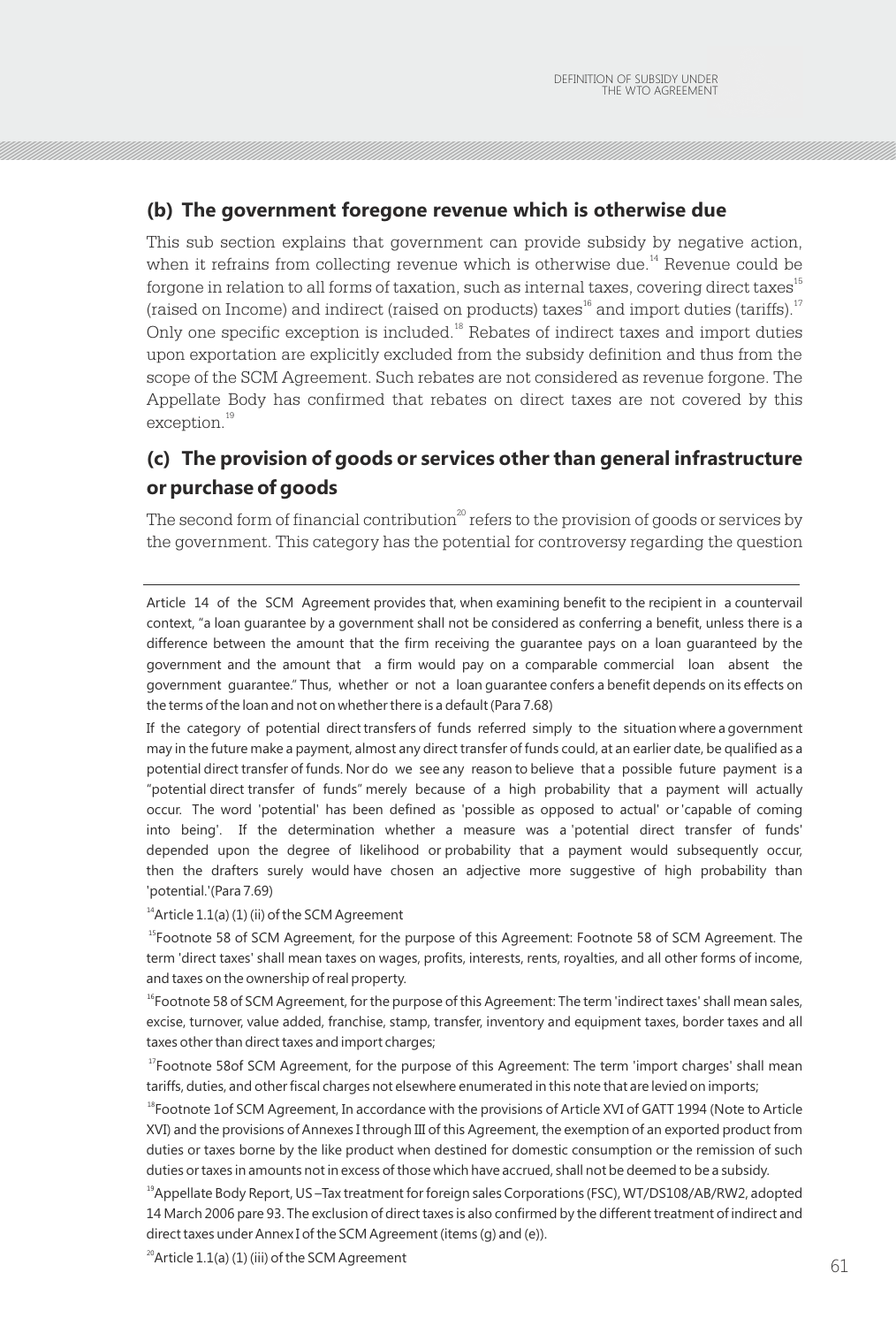7(1) DLR (2015)

of what constitutes a good and what constitutes a service. The advent of electronic commerce has raised the question of whether there exists another category of "thing" that is neither a good nor a service (e.g., in which category does intellectual property fall). If so, does the government provision or purchase of this third category ever constitute a financial contribution? $2^{21}$ 

The Appellate Body has endorsed an expansive definition of the terms 'goods' and 'provision'. First, goods include 'property or possessions' and thus also immovable property.<sup>22</sup> Second, goods or services are provided by the government not only when they are directly supplied but also when an intangible right is offered having the effect of making these goods/services available. What matters is that the transaction makes the goods/services available.<sup>23</sup> This only supposes a reasonably proximate relationship between the action of the government providing the goods or services on the one hand and the use or enjoyment of the good or service by the recipient on the other.<sup>24</sup> In the case *US – Softwood Lumber IV*, Canada argued that the United State preliminary determination that Canada's stumpage programs provided a good for less than adequate remuneration were not in accordance with the WTO. First it argued that "stumpage" (which Canada stated is the right to harvest standing timber) is not a good. The Panel however, concluded that what Canada was providing was standing timber; the "stumpage" at issue was merely the means of providing the timber. The Panel further found that "timber" was a good within the meaning of the ASCM, The Panel also rejected a Canadian argument that Article 1.1(a) (1) (iii) does not apply to rights to exploit natural resources in situ. According to the Panel, the term "goods and services" covers "the full spectrum of in-kind transfers the government may undertake by providing resources to an enterprise," the only exception being the one explicitly mentioned in Article  $1.1(a)(1)(iii)$ , the provision of general infrastructure.<sup>25</sup>

As an explicit exception, the government's provision of 'general infrastructure' is carved out from the subsidy definition. The ordinary meaning of infrastructure refers refers to installations and services (power stations, sewers, roads, housing, etc.) regarded as the economic foundation of a country. Such infrastructure is only excluded if it is 'general' in nature. This calls for a determination of the existence of de jure or de facto limitations on access to or use of infrastructure, but other factors could also be relevant (e.g. purpose of the infrastructure, nature and type of infrastructure). In  $EC - Large$  Civil Aircraft,<sup>26</sup> the

<sup>21</sup>*Supra* note 4 at 690

 $^{22}$ The Appellate Body subsequently adopted a somewhat broader definition of the term "goods," noting that the French and Spanish terms used included a wide range of property. "tangible or movable personal property, other than money". *See United States—Final Countervailing Duty Determination with Respect to Certain Softwood Lumber from Canada*, AB-2003-6, WT/DS257/AB/R (2004) at 59

<sup>&</sup>lt;sup>23</sup> Appellate Body Report, US - Softwood LumberIV (United States - Final Countervailing Duty Determination with Respect to Certain Softwood Lumber from Canada, WT/DS257/AB/R, adopted 17 February 2004available at: *https://www.wto.org/english/tratop\_e/dispu\_e/cases\_e/1pagesum\_e/ds257sum\_e.pd*faccessed on 26 may 2015.

 $24$ Hence, a government must have some control over the availability of a specific thing being made available. *Ibid* paras70-71

<sup>&</sup>lt;sup>25</sup> Peggy A. Clarke and Gary N. Horlick, 'The Agreement on Subsidies and Countervailing Measures' in Patrick F. Macro, et. al. (eds.) *The World Trade Organization: Legal, Economic and Political Analysis* (New York: Springer 2007, Vol. I)at 690.

<sup>&</sup>lt;sup>26</sup>European Communities and Certain Member State – Measures Affecting Trade in Large Civil Aircraft, WT/DS<br>62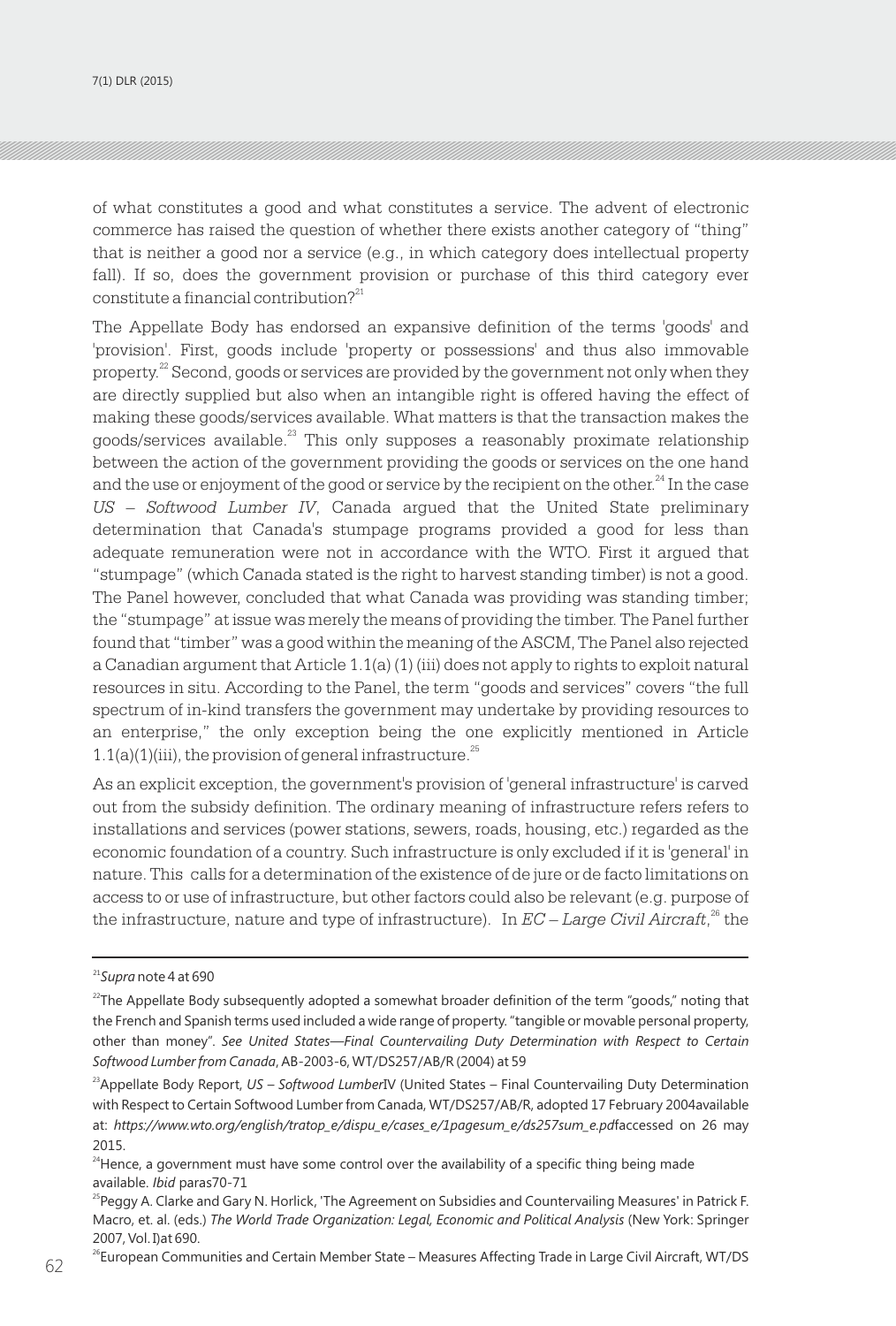Muhlennberger Loch industrial site was not considered general infrastructure because it was specifically undertaken and tailor- made for airbus. Equally, the runway extension was not considered general because it was undertaken to cater for the specific needs of Airbus and its use was de jure limited to Airbus. In contrast, the road improvements *<sup>27</sup>*challenged in *US –Large Civil Aircraft* were considered 'general infrastructure', because they were accessible to the general public and designed to achieve a broad range of safety, environmental and economic objectives.

In addition to above government makes a financial contribution when it purchases goods.Yet the purchase of services in not covered in particular provision because the drafters (incorrectly) considered that these could only affect trade in services and should thus be disciplined under the GATS.<sup>28</sup> The panel decided that the purchase of services is excluded from the ASCM, even if such a services is purchased from a goods provider and could thus affect trade in goods. $29$  The Appellate Body bypassed this question by characterizing the R&D work performed by Boeing for NASA and the US Department of defense as a part of joint ventures instead of purchases of services and joint venture were characterized as a financial contribution within the meaning of the SCM Agreement. The purchase of R&D that have the potential to distort trade in goods would share the essential characteristic of joint ventures and equity infusions and thus be covered under the SCM Agreement.<sup>30</sup>

### (d) Financial contributions by a Government or a public body

An essential feature of subsidies is that financial contributions should directly or indirectly be made by the government. The Contribution could be made directly by the government in the collective sense which covers the government in the narrow sense as well as any public body within the territory of a member.<sup>31</sup> Financial contributions offered by a private body could be indirectly attributed to the government in the narrow sense  $\mathrm{^{32}or}$  by a public body. $\mathrm{^{33}}$ 

#### 316 AB/R, adopted 1 June 2011.paras 7.1038, 7.1081 available at:

<sup>27</sup>*United State– Measures Affecting Trade in Large Civil Aircraft* WT/DS 353 AB/R, adopted 23 March 2012. paras.7.444, 7.464-7.470- 7.470 available at:*https://www.wto.org/english/tratop\_e/dispu\_e/353abr\_e.pdf* accessed on 26 May 2015.

<sup>28</sup>*Supra* note 2 at 44

*<sup>29</sup>United State– Measures Affecting Trade in Large Civil Aircraft, Supra* note 27

 $30$ The appellate Body approach is, however, less clear with regard to the purchase of services that do not share the features of an equity infusion (e.g. information technology services provided by a computer producer). Some element of Appellant Body report indicates that the payment for such services could qualify as a financial contribution under the item (i). If so, the potential loophole would be do facto closed, because any purchase of a services would be covered under item (i) as the payment for this service is covered as a transfer of funds. If not, a potential loophole exists which would only be closed if the Appellate Body finds that purchases of services are covered under item (iii) despite the lack of explicit reference therein.

#### *<sup>31</sup>Supra* note 1 at 49

<sup>32</sup> Government in the narrow sense covers: National and regional as well as local government. This conforms to the public international law principle that the conduct of any organ of the State, at whatever layer, is attributable to that state.

 $\sim$  63 <sup>33</sup>The five factors for determination of public body: (i) government ownership; (ii) government presence on the board of directors; (iii) government control over activities; (iv) pursuit of governmental policies or interests;

*https://www.wto.org/english/tratop\_e/dispu\_e/316abr\_e.pdf* accessed on 26 May 2015.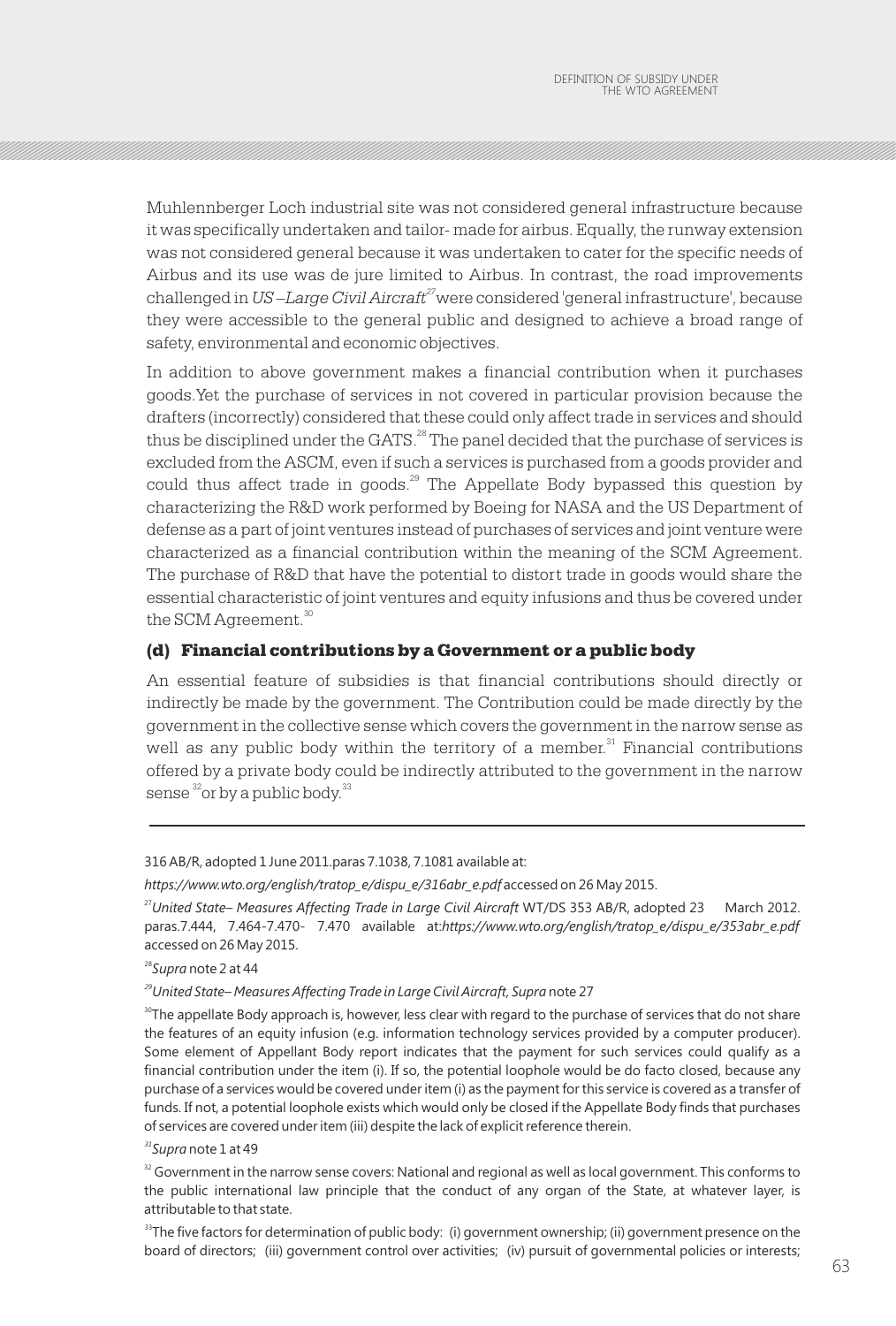# **(e) Indirect financial contributions: entrustment or direction of private body**

Article 1.1(a) (1) (iv) of the SCM Agreement stipulates that such contributions can be made indirectly by a government. This occurs when the government makes payments to a funding mechanism or when it entrusts or directs a private body to carry out one of the three types of financial contribution. This provision is in essence an anti-circumvention provision. It prevents governments form circumventing the SCM Agreement by channeling their contribution through an intermediary or by using a private body as a proxy to make that contribution. Hence it assumes a demonstrable link between the government and the conduct of the private body.,<sup>34,35</sup>

Indirect subsidization occurs where, *inter alia*, (i) the government 'entrusts or directs<sup>36</sup>a private body to subsidize, or (ii) the government provides one entity with a subsidy which then transfers or 'passes through' to another entity. The second case takes place when, for example, a producer of a subsidized input (upstream producer) sells the input to another producer who subsequently uses it in the manufacture of a processed good (downstream producer). Having obtained such an input product, the downstream producer can become an indirect recipient of the subsidy bestowed at the upstream level, as illustrated in Figure 1.<sup>37</sup>

#### Income or Price Support

Subsidies can exist not only when the government directly or indirectly provides a financial contribution but also when there is any form of income or price support in the

*www.worldtradelaw.net/reports/wtoab/us-adcvdchina(ab).doc* accessed on 26 May 2015.

<sup>34</sup>In the dispute *US - Exports Restraints*, (*Supra* note 28) the Panel believed that: —the term 'private body' is used in Article 1.1(a)(1)(iv) as a counterpoint to 'government' or 'any public body' as the actor. That is, any entity that is neither a government nor a public body would be a private body. Under this reading of the term 'private body', there is no room for circumvention in subparagraph (iv). As it is a government or a public body that would have to entrust or direct under subparagraph (iv), any entity other than a government or a public body could receive the entrustment or direction and could constitute a 'private body'. (Para 8.49)

<sup>35</sup>Supra note 2 at 54

<sup>36</sup>Entrusts and directs must contain a notion of delegation and command respectively. Appellate Body held that-"we are of the view that, pursuant to paragraph (iv), 'entrustment' occurs where a government gives responsibility to a private body, and 'direction' refers to situations where the government exercises its authority over a private body. In both instances, the government uses a private body as proxy to effectuate one of the types of financial contributions listed in paragraphs (i) through (iii). It may be difficult to identify precisely, in the abstract, the types of government actions that constitute entrustment or direction and those that do not. The particular label used to describe the governmental action is not necessarily dispositive. Indeed, as Korea acknowledges, in some circumstances, 'guidance' by a government can constitute direction. In most cases, one would expect entrustment or direction of a private body to involve some form of threat or inducement, which could, in turn, serve as evidence of entrustment or direction. The determination of entrustment or direction will hinge on the particular facts of the case." (Para 116) US-Export Restraints. Available at:

#### *https://www.wto.org/english/tratop\_e/dispu\_e/cases\_e/ds194\_e*.htm accessed on 26 May 2015

64 65 *International Economic Law*, 2012, pp.621-64, at 622 <sup>37</sup>Shadirhodjaev, Shezod, "How To Pass a Pass-Through Test: The case of Input Subsidies", 15(2) *Journal of* 

and (v) whether the entity was created by statute; *United States - Definitive Anti-Dumping and Countervailing Duties on Certain Products from China*, on 31 August 2012 para. 343. available at: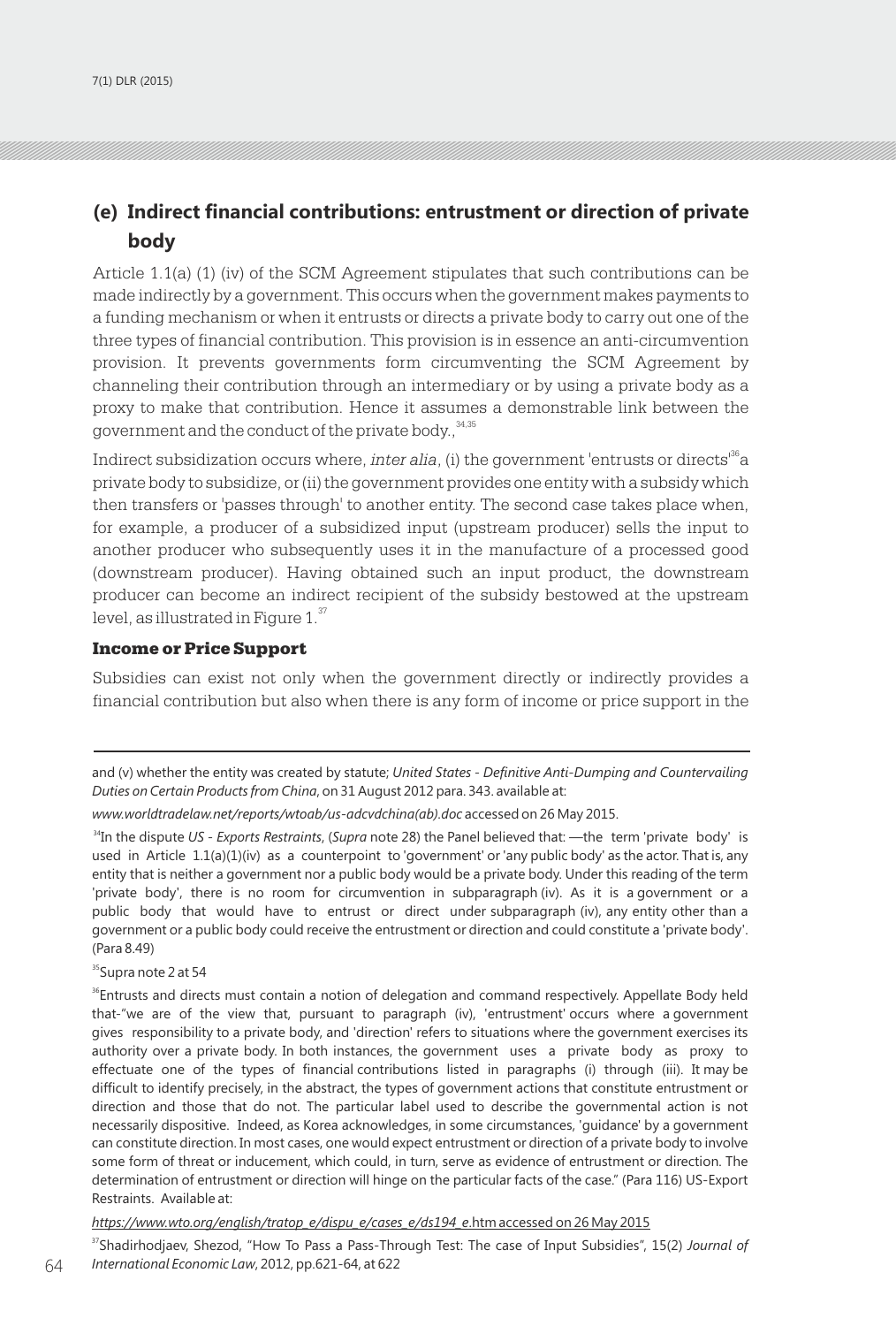

Figure 1. Subsidy pass-through. Source: WTO, Negotiating Group on Rules-Benefit Pass-Through-Communication from Canada, TN/RL/GEN/7 (14 July 2004).

sense of Article XVI $^{\text{38}}$  of GATT 1994. $^{\text{39}}$  the notion of income and price support are not defined by either in GATT nor ASCM. The inclusion of second alternative in the definition of a subsidy was, as Luengo clarifies, away to include Article XVI of GATT in SCM Agreement.<sup>40</sup> It suggests an expensive interpretation, covering any government measure having an effect on income or prices. This would capture government measures that directly or indirectly have an impact on the recipient, without involving a financial contribution. Although there was an option for broad interpretation the penal considered a narrower interpretation because this second alternative was not intended to capture all manner of government measures that do not otherwise constitute a financial contribution but may have an indirect effect on a market including on prices. Similarly to the first alternative (financial contribution) the focus of income or price support should be on the nature of government action, rather than upon the effects of such action. The narrow reading of the scope of second one fit the purpose of the subsidy definition better than expensive interpretation which reintroduces an effect based approach.

### **Benefit**

A financial contribution by a government does not constitute a subsidy unless it also

<sup>&</sup>lt;sup>38</sup> Article XVI, Subsidies, Section A – Subsidies in General: 1. If any contracting party grants or maintains any subsidy, including any form of income or price support, which operates directly or indirectly to increase exports of any product from, or to reduce imports of any product into, its territory, it shall notify the CONTRACTING PARTIES in writing of the extent and nature of the subsidization, of the estimated effect of the subsidization on the quantity of the affected product or products imported into or exported from its territory and of the circumstances making the subsidization necessary. In any case in which it is determined that serious prejudice to the interests of any other contracting party is caused or threatened by any such subsidization, the contracting party granting the subsidy shall, upon request, discuss with the other contracting party or parties concerned, or with the Contracting Parties, the possibility of limiting the subsidization.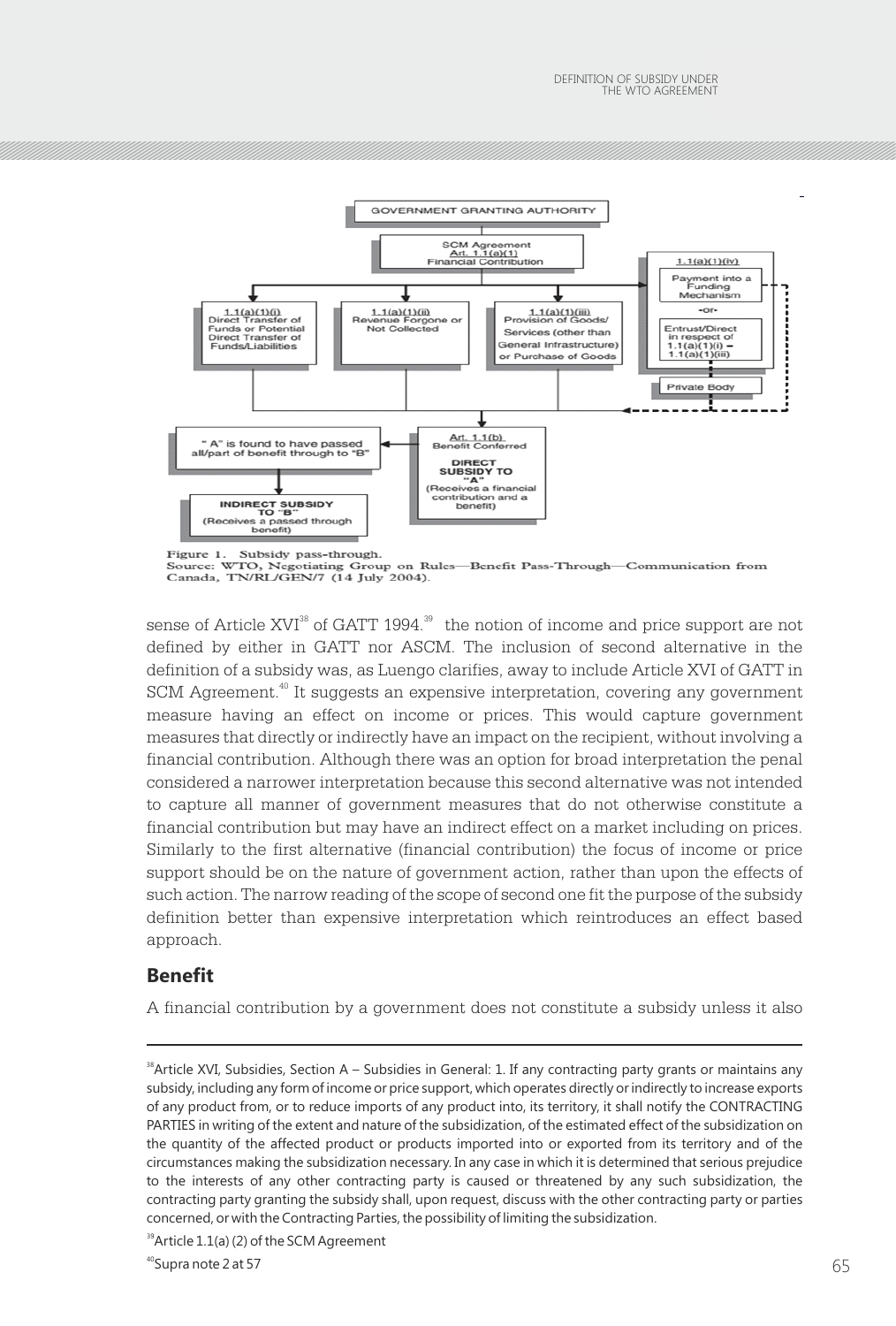confers a benefit<sup>41</sup> on a recipient. A benefit could not exist in the abstract, but must be received and enjoyed by a beneficiary or a recipient, which could be a person, natural or legal or a group of persons. Whereas the financial contribution element focuses on government in the determination of a benefit the focus shifts towards the recipient in the determination of a 'Benefit'.<sup>42</sup>

The SCM Agreement does not provide extensive guidance on the question of what constitutes a 'benefit'. In *Canada – Measures Affecting the Export of Civilian Aircraft* (Canada-Aircraft), the Appellate Body decided that the existence of a 'benefit' has to be determined by comparison with the market, that is to say, by comparing what the recipient of the financial contribution received from the government with what it would have received on the market.<sup>43</sup>

The Appellate Body stated:

"We also believe that the word 'benefit', as used in Article 1.1(b), implies some kind of comparison. This must be so, for there can be no 'benefit' to the recipient unless the 'financial contribution' makes the recipient 'better off' that it would otherwise have been, absent that contribution. In our view, the marketplace provides an appropriate basis for comparison in determining whether a 'benefit' has been 'conferred', because the trade-distorting potential of a 'financial contribution' can be identified by determining whether the recipient has received a 'financial contribution' on terms more favourable than those available to the recipient in the market".<sup>44</sup>

The question of identifying the recipient has also proved controversial, with most countries objecting to the U.S. practice with respect to subsidies to privatized companies. Certain types of subsidies are considered to confer a benefit over several years. However, with the wave of privatization of formerly state-owned firms in the late 1980s and early 1990s, the question arose as to whether the newly private firm continues

<sup>41</sup>In the dispute of US - Exports Restraints, WT/DS194R, adopted 23 August 2oo1, the Panel considered the negotiating history and concluded that: ―In short, the negotiating history confirms that the introduction of the two-part definition of subsidy, consisting of 'financial contribution' and 'benefit', was intended specifically to prevent the countervailing of benefits from any sort of (formal, enforceable) government measures, by restricting to a finite list the kinds of government measures that would, if they conferred benefits, constitute subsidies. The negotiating history confirms that items (i)-(iii) of that list limit these kinds of measures to the transfer of economic resources from a government to a private entity. Under subparagraphs (i)-(iii), the government acting on its own behalf is effecting that transfer by directly providing something of value - either money, goods, or services-to a private entity. Subparagraph (iv) ensures that the same kinds of government transfers of economic resources, when undertaken through explicit delegation of those functions to a private entity, do not thereby escape disciplines. (Para 8.73)

 $42$ The Panel has given its clarification regarding the meaning of benefit. In its opinion - the ordinary meaning of 'benefit' clearly encompasses some form of advantage. We do not consider that the ordinary meaning of 'benefit' per se includes any notion of net cost to the government. *Canada - Measures Affecting the Export of Civilian Aircraft,* WT/DS70/AB/R, adopted 20 Aug. 1999 Para 9.112

<sup>&</sup>lt;sup>43</sup>Steger, Debra P. 'The Subsidies and Countervailing Measures Agreement: Ahead of its Time or Time for Reform?' *Journal of World Trade* 44 (4) (2011) at 781

 $66$  20 Aug. 1999, para 157 <sup>44</sup>Appellate Body Report, *Canada - Measures Affecting the Export of Civilian Aircraft*, WT/DS70/AB/R, adopted 20 Aug. 1999, para 157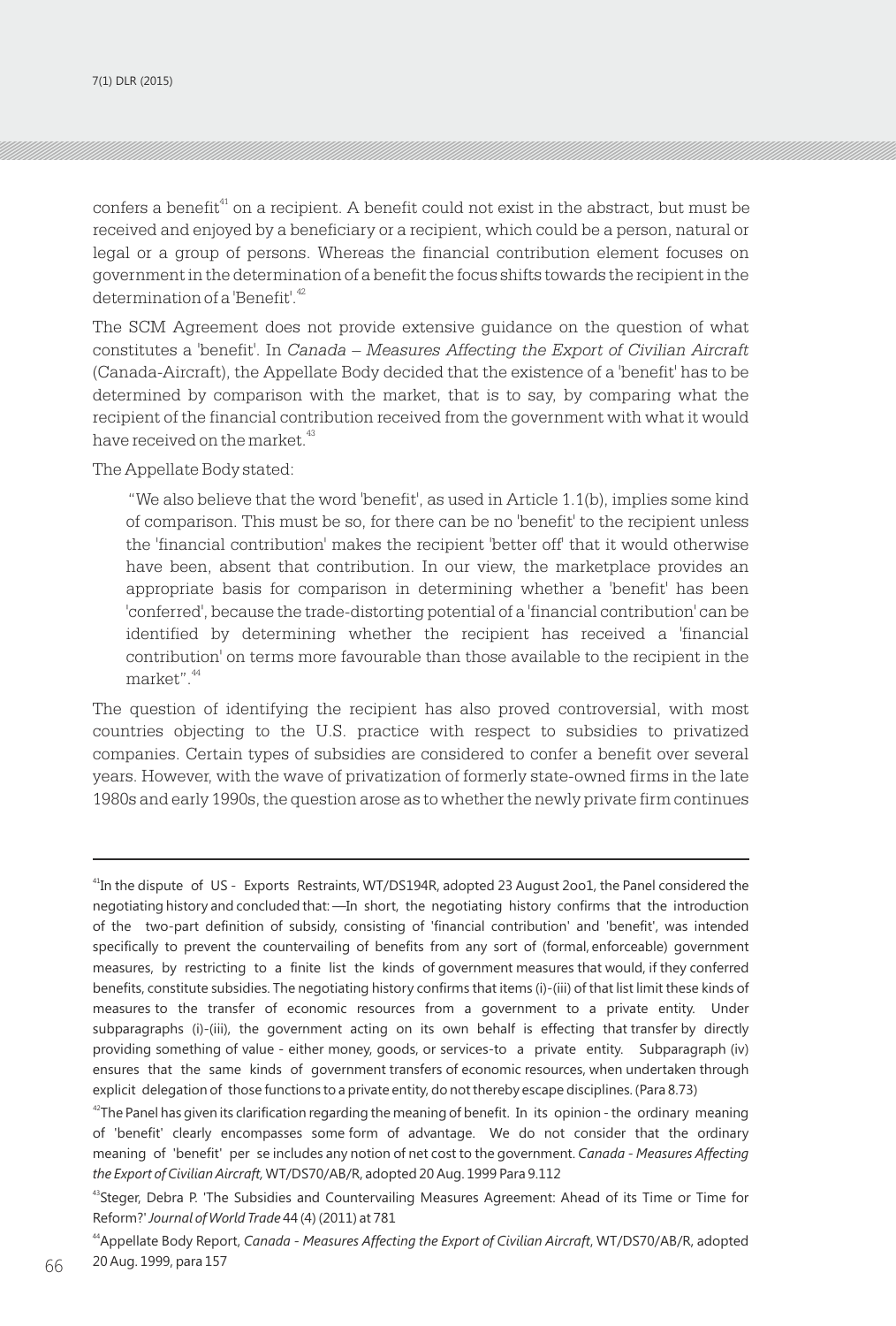to benefit from such long-term subsidies bestowed on the state-owned entity.<sup>45</sup>

To determine whether such a recipient has received a benefit, the Appellate Body developed what could be labeled the *private market test*. A benefit arises if the recipient has received a financial contribution on the terms more favorable than those available to the recipient in the market. Thus, if private actors would have provided on the same conditions, the government's would not confer a benefit on the recipient. This private market test exactly fits the rationale behind the benefit element. If the government acts in the way similar to a commercial player, its action does not distort trade.  $46^{\circ}$  Determining whether a financial contribution by negative action is offered equally detects whether a benefit is conferred. In contrast, determining whether a financial contribution by negative action ('revenue forgone') is offered equally detects whether a benefit is conferred. Although the benefit threshold should formally still be passed, a substantive analysis will not be requisite because a benefit seems *ipso facto* conferred when revenue is forgone by the government.<sup>47</sup>

It is important to note that even if a practice does constitute a financial contribution and confers a benefit, it is not necessarily actionable, either multilaterally through the WTO dispute settlement mechanism, or unilaterally through the application of countervailing measures. Article1.2 provides that a subsidy is actionable only if it is also specific as defined in Article 2.

# **Specificity**

The two constitutive elements (financial contribution and Benefit) of a subsidy have been explored. In this section the object to discuss the aspect of 'specificity'<sup>48</sup> elaborated under Article 2 of the SCM Agreement. Specificity is not a constitutive element of a subsidy, but a necessary condition for subsidies to be subject to the SCM Agreement discipline. Non-specific subsidies can be neither challenged nor countervailed.

<sup>45</sup>*Supra* note 25 at 692

<sup>46</sup>*Supra* note 1 at 60

<sup>&</sup>lt;sup>47</sup>In the dispute US Lead Bismuth (WT/DS138/R adopted 7 June 2000) before the Panel US argued that Article 1.1(b) of the ASCM only requires 'benefit' to be established once, as of the time of bestowal of the 'financial contribution'. The United States based the argument on the fact that Article 1.1 describes the relevant 'financial contribution' and 'benefit' in the present tense. According to the United States, 'the ordinary meaning arising from the use of the present tense to describe both elements is that Article 1.1 is concerned with, and requires the identification of, the 'benefit' that is conferred at the time that the government provides the 'financial contribution'. The Panel was not convinced by the US interpretation of the use of present tense in Article 1.1. According to the Panel the use of the present tense simply means that the requisite 'financial contribution' and 'benefit' must exist during the relevant period of investigation or review. The use of the present tense does not speak to the issue of whether or not the existence of 'benefit' should be determined at the time of bestowal of the 'financial contribution', or whether or not there is any need for any subsequent review of the original determination of "financial contribution" and / or 'benefit'. It simply means that when an investigation or review takes place, the investigating authority must establish the existence of a 'financial contribution' and 'benefit' during the relevant period of investigation or review. Only then will that investigating authority be able to conclude, to the satisfaction of Article 1.1 (and Article 21), that there is a 'financial contribution', and that a 'benefit' is thereby conferred. (Para 6.73)

paragraph 1 of Article 1, is specific to an enterprise or industry or group of enterprises or industries (referred to  $67\,$ <sup>48</sup>Article 2 of the SCM Agreement, Specificity 2.1 In order to determine whether a subsidy, as defined in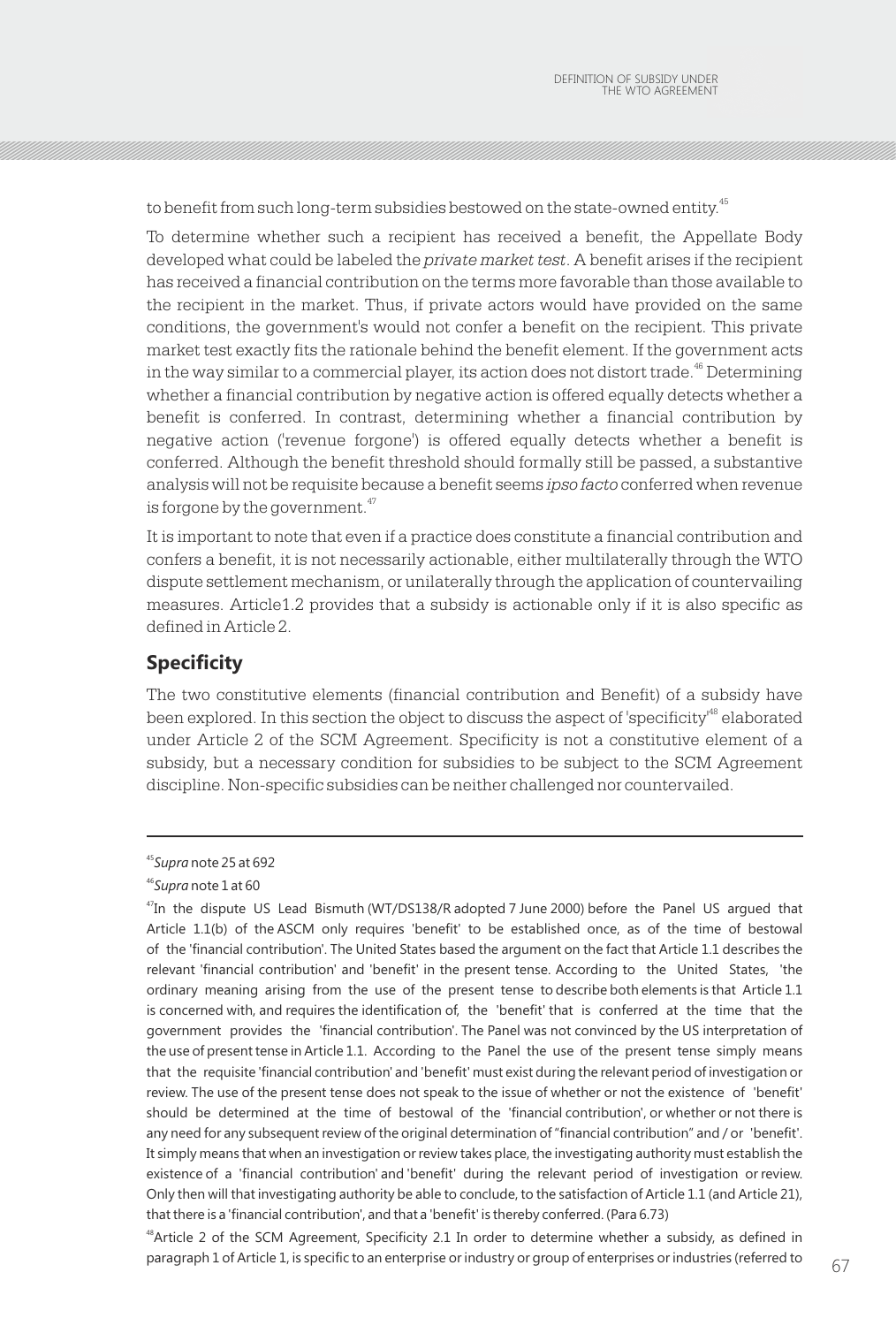### **a) Subsidies deemed to be specific**

The specificity test should not be passed in cases where export subsidies and local content subsidies are challenged or countervailed. Both types of subsidy are presumed to be specific.To be precise, as the text of Article 2.3 of the SCM Agreement suggests and the case law confirms that the irrefutable presumption of specificity is not dependent on whether these subsidies are prohibited but on whether they qualify as export or local content subsidies. Hence, it includes a subsidy that is specific for the purpose of both part II (prohibited export subsidy) and part III (actionable subsidy) claims.<sup>49</sup> Likewise, such subsidies could be deemed to be specific in Subsidies and Countervailing (CVD) procedures.

Article 2 of the SCM Agreement sets forth principles for determining the following types of specificity: (1) enterprise specificity (a government targets a particular company or companies for subsidization); (2) industry specificity (a government targets a particular sector or sectors for subsidization); and (3) regional specificity (a government targets producers in specified parts of its territory for subsidization).

# **b) Specificity** *de jure and de facto*

Regarding all other type of subsidy, specificity in the meaning of Article 2.1 and 2.2 of ASCM shall be clearly substantiated on the basis of positive evidence if challenged before the WTO adjudicating bodies or scrutinized in a CVD investigation. Positive means that the evidence should be of an affirmative, objective and verifiable character and that it must be credible.<sup>50</sup> The burden of proof for passing this test rests on the complaining party or CVD investigating authority.

in this Agreement as 'certain enterprises') within the jurisdiction of the granting authority, the following principles shall apply: (a) Where the granting authority, or the legislation pursuant to which the granting authority operates, explicitly limits access to a subsidy to certain enterprises, such subsidy shall be specific. (b) Where the granting authority, or the legislation pursuant to which the granting authority pirates, establishes objective criteria or conditions governing the eligibility for, and the amount of, a subsidy, specificity shall not exist, provided that the eligibility is automatic and that such criteria and conditions are strictly adhered to. The criteria or conditions must be clearly spelled out in law, regulation, or other official document, so as to be capable of verification. (c) If, notwithstanding any appearance of non-specificity resulting from the application of the principles laid down in subparagraphs (a) and (b), there are reasons to believe that the subsidy may in fact be specific, other factors may be considered. Such factors are: use of a subsidy programme by a limited number of certain enterprises, predominant use by certain enterprises, the granting of disproportionately large amounts of subsidy to certain enterprises, and the manner in which discretion has been exercised by the granting authority in the decision to grant a subsidy. In applying this subparagraph, account shall be taken of the extent of diversification of economic activities within the jurisdiction of the granting authority, as well as of the length of time during which the subsidy programme has been in operation. Article 2.2 A subsidy which is limited to certain enterprises located within a designated geographical region within the jurisdiction of the granting authority shall be specific. It is understood that the setting or change of generally applicable tax rates by all levels of government entitled to do so shall not be deemed to be a specific subsidy for the purposes of this Agreement. 2.3 Any subsidy falling under the provisions of Article 3 shall be deemed to be specific. 2.4 Any determination of specificity under the provisions of this Article shall be clearly substantiated on the basis of positive evidence.

<sup>49</sup>Panel Report, *Korea-Commercial Vessels*, WT/DS273/R, adopted 22 April 1998, para.7.514

<sup>50</sup>Supra note 17, If an investigating authority were to focus on an individual transaction, and that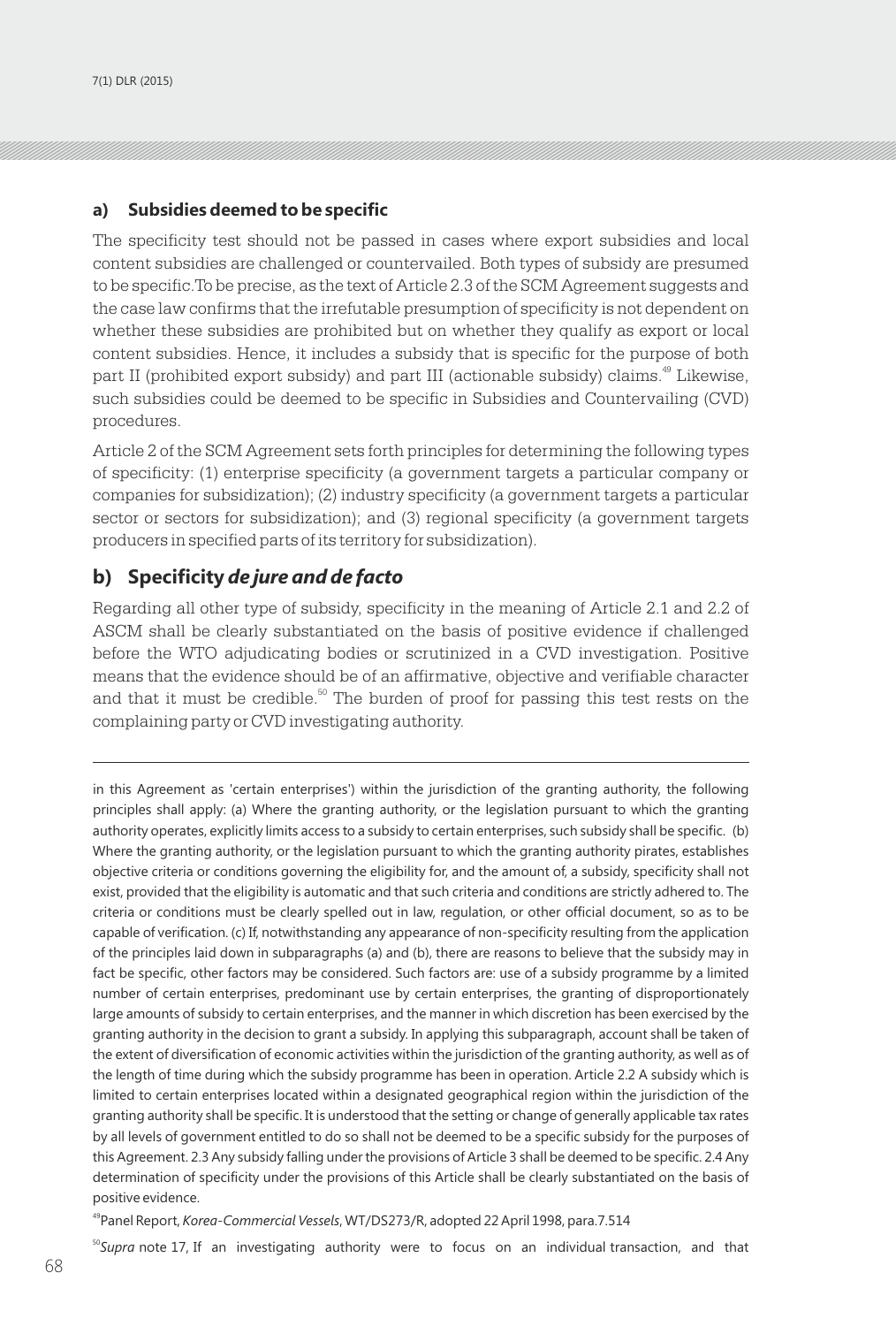Article 2.1 somewhat cryptically describes that the subsidy should be specific to 'an enterprise or industry or group of enterprises or industries'. On this basis the panel in *US-*Softwood Lumber IV<sup>51</sup> found that specificity has 'to be determined at the enterprises or industry level, not at the product level' and that a single industry may make a broad range of end products.<sup>52</sup>

Article 2.1 Subparagraph (a) stipulates that a subsidy is specific if it is explicitly limited to certain enterprises (i.e. de jure specific) whereas Subparagraph (b) stipulates that specificity would not exists if objective criteria or conditions are established governing the eligibility for subsidy. The focus under both paragraphs is on whether certain enterprises are eligible for subsidy not on whether they in fact receive it. As a result, the application of both provisions might point to opposite directions: Paragraph (a) might rise to indications of specificity, whereas paragraph (b) might suggest non specificity. A subsidy may still be considered de facto specific by virtue of paragraph (c). The application of these three paragraphs is examined below.

# **i.** *De jure* **specificity**

Paragraph (a) of Article 2.1 of SCMA indicates that a subsidy is *de jure* specific if it is explicitly limited to certain enterprises. This could be an explicit limitation on the access to the financial contribution and access to the benefit or on access to both.<sup>53</sup>

AB suggests two step approaches for this inquiry. First, the proper subsidies scheme has to be identified. This covers not only those subsidies that have been challenged, but also other subsidies that are same. Such similar subsidies could be provided through different legal instrument or distributed through different granting authorities. This determination requires a careful scrutiny of broader legislative framework and pronouncements of the granting authority. Second, once subsidies scheme has to be identified, the question is that whether that subsidy scheme is explicitly limited to 'certain enterprises'.

This enquiry of de jure specificity is not per se conclusive on whether the subsidy is specific within the meaning of Article 2. A positive finding of de jure specificity could still

transaction flowed from a generally available support program me whose normal operation would generally result in financial contributions on pre-determined terms (that are therefore not tailored to the recipient company), that individual transaction would not.. become 'specific' in the meaning of Article 2.1 simply because it was provided to a specific company. 'Instead, an individual transaction would be 'specific' if it resulted from a framework programme whose normal operation: (1) does not generally result in financial contributions, and (2) does not predetermine the terms on which any resultant financial contributions might be provided, but rather requires (a) conscious decisions as to whether or not to provide the financial contribution (to one applicant or another), and (b) conscious decisions as to how the terms of the financial contribution should be tailored to the needs of the recipient company. (Para 7.374) *Japan - DRAMS CVDs* 

<sup>51</sup> *United States—Final Countervailing Duty Determination with Respect to Certain Softwood Lumber from Canada,* AB-2003-6, WT/DS257/AB/R (2004)

<sup>52</sup>Id, Similarly, the panel in *US-Uplend* Cotton clarified that an industry covers producers of certain products but recognized that 'the breadth of this concept of industry may depend on several factors in a given case' in a different case appellant Body said that 'Certain enterprises' refers to a single enterprises or industry or a class of enterprises or industries that are known and particularized.US-Softwood Lumber IV, .

<sup>53</sup>Appellant Body Report, US-Anti-dumping and Countervailing Duties (China), WT/DS282/AB/R, adopted 28 November 2005.para. 369. In the dispute of *US – CVD China (AB),* China argued that relevant inquiry under Article 2.1(a)  $\,$  is whether the actual words of the legislation limit access to the particular financial contribution  $\,69$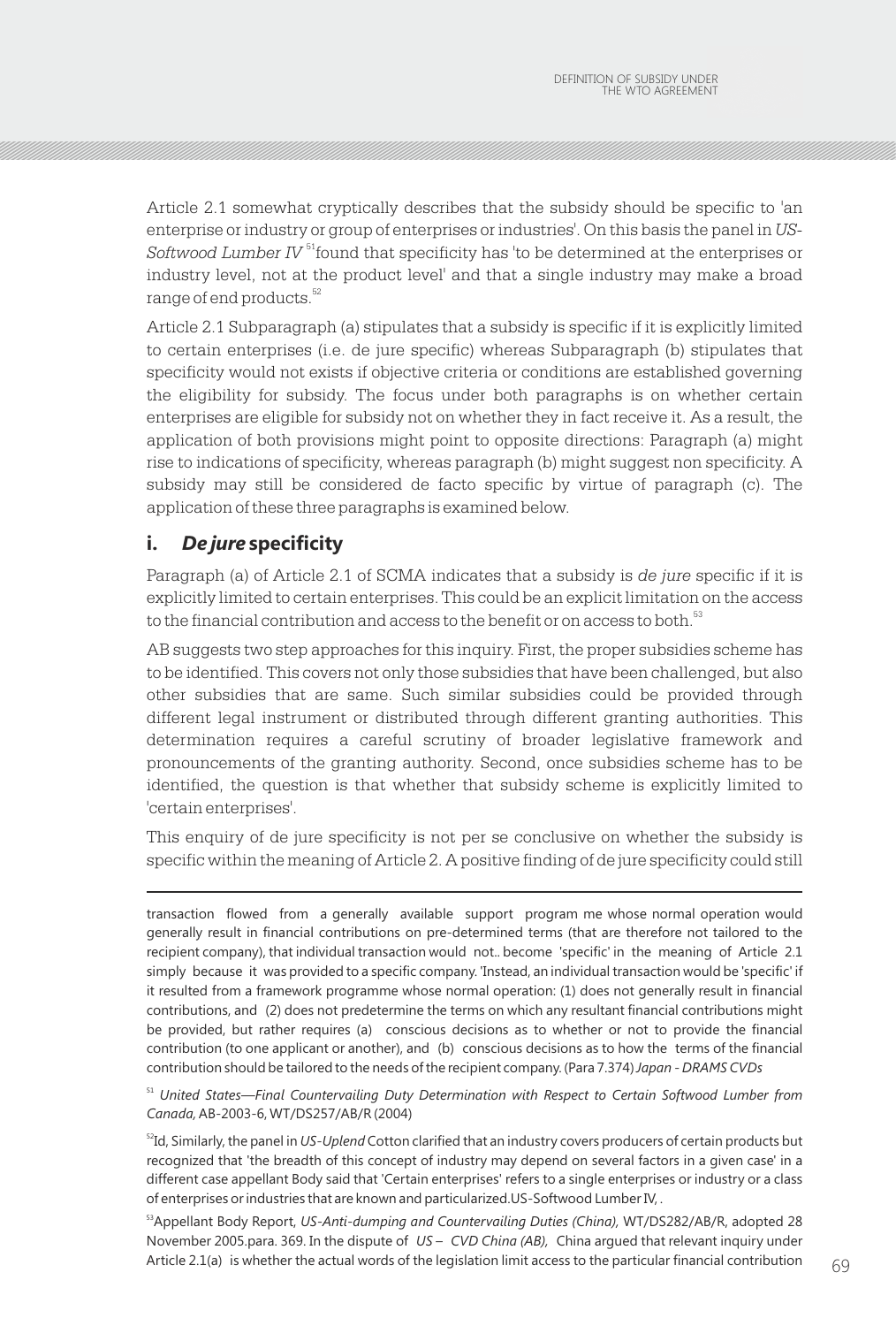be overturned on the basis of the objective criteria (paragraph (b)) whereas negative finding could be overturned by a de facto specificity determination (paragraph (c)).

Paragraph (b) of Article 2.1 of SCMA stipulates that specificity would not exist if financial assistance is granted on the basis of objective criteria or conditions are established governing the eligibility for subsidies. Such eligibility has to be automatic and the criteria should be strictly adhered to and clearly spelled out in law, regulation or other official document so as to be capable of verification. These criteria and conditions are considered objective $<sup>54</sup>$  if they are neutral, do not favour certain enterprises over others</sup> and are economic in nature and horizontal in application.<sup>55</sup>

# **ii.** *De facto* **specificity**

It is relevant to note that, even if the subsidy is not specific by law but there are reasons to believe that the subsidizing programme may in fact be specific. Even if the program appears on its face to be non-specific, the program may be found to be *de facto* specific. Four factors may be taken into consideration for the purpose of identification of *de facto* specificity: (i) Use by a limited number of enterprises; (ii) Predominant use by certain enterprises; (iii) The grant of disproportionately large amounts of subsidies to certain enterprises; and (iv)The manner in which discretion is exercised by administering authorities.<sup>56</sup> These elements define the landscape for assessing whether a subsidy appearing non-specific on the basis of paragraphs (a) and (b) would nonetheless be de facto specific.

It is not out of place to discuss in short three factors mentioned in paragraph (c) in the light of Appellant Body Interpretation. First, an assessment of whether a subsidy is used by 'a *limited number of enterprises'* focuses on the number of enterprises that use the programme, rather than the proportion of the subsidy granted to such enterprises $^{57}$ .

and its associated benefit that the investigating authority has to satisfy the two part definition of a 'subsidy' under Article 1 of the SCM Agreement. The Appellate Body rejected China's argument and said that: "We also note that both provisions turn on indicators of eligibility for a subsidy. Article 2.1(a) thus focuses not on whether a subsidy has been granted to certain enterprises, but on whether access to that subsidy has been explicitly limited. This suggests that the focus of the inquiry is on whether certain enterprises are eligible for the subsidy, not on whether they in fact receive it. Similarly, Article 2.1(b) points the inquiry towards 'objective criteria or conditions governing the eligibility for, and the amount of, a subsidy.

We do not share China's view that the use of the word 'subsidy' in the chapeau of Article 2.1 of the SCM Agreement means that each of the definitional elements of a subsidy bears upon the question of whether a subsidy is specific under Article 2.1(a). Rather, what must be made explicit under Article 2.1(a) is the limitation on access to the subsidy to certain enterprises, regardless of how this explicit limitation is established. In this respect, we consider that, generally, a legal instrument explicitly limiting access to a financial contribution to certain enterprises, but remaining silent on access to the benefit, would nevertheless constitute an explicit limitation on access to that subsidy." (Paras 368, 377)

<sup>54</sup>Appellant Body Report, *US- Large Civil Aircraft* WT/DS 353 AB/R, adopted 23 March 2012. Para. 951 concluded that the conditions for the objective eligibility criteria could not alter the finding of *de jure* specificity because the challenged measure appears reeducation to a discrete category of business activity carried out by certain enterprises within a particular industry.

<sup>55</sup> Article 2.1 (b) foot not 2 of SCM Agreement, Objective criteria or conditions, as used herein, mean criteria or conditions which are neutral, which do not favour certain enterprises over others, and which are economic in nature and horizontal in application, such as number of employees or size of enterprise.

<sup>56</sup>*Supra* note 4 at 695

70 71 <sup>57</sup>According to the panel in *US- large Civil Aircraft*, WT/DS 353 AB/R, adopted 23 March 2012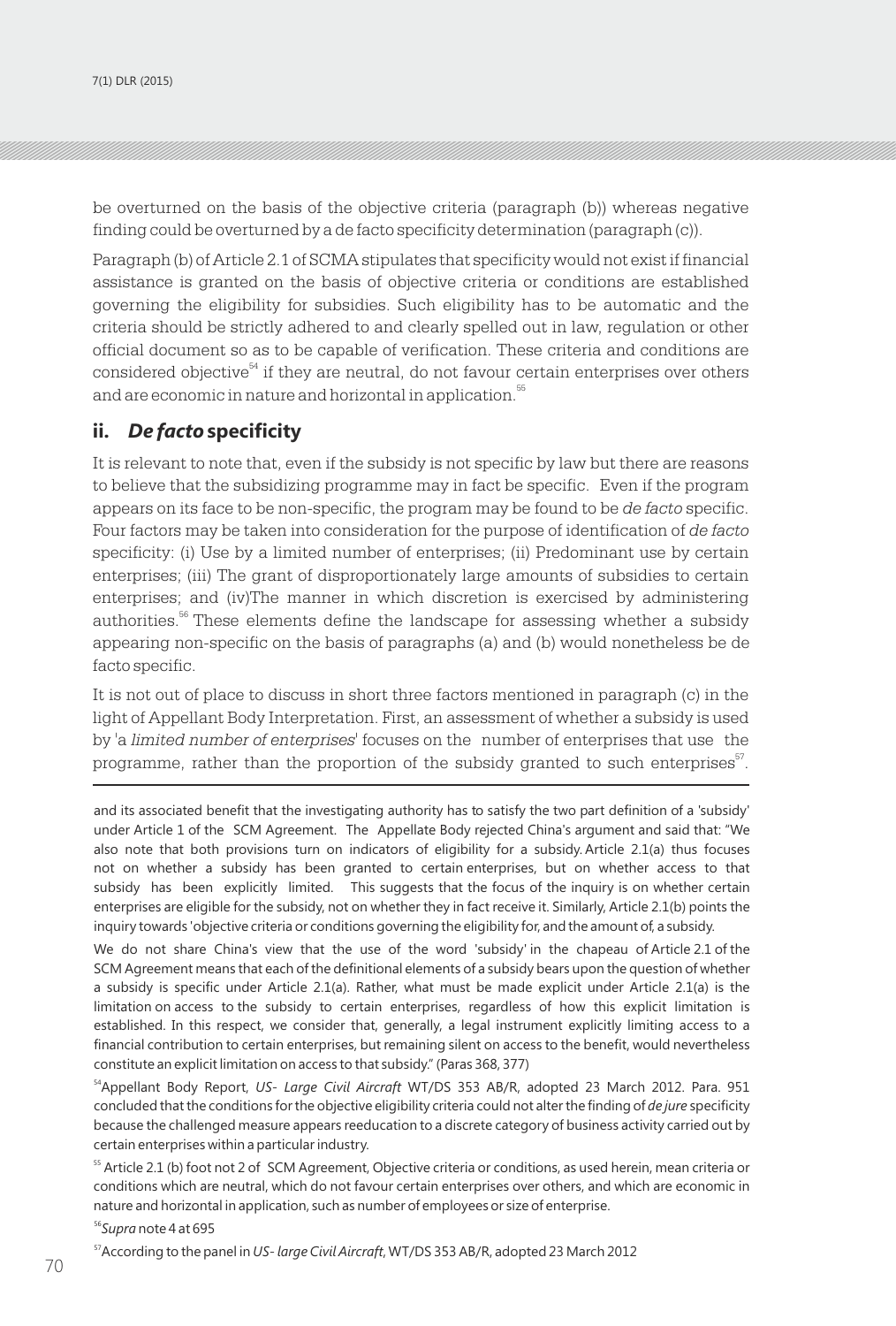Second, subsidy could be *predominantly used by certain enterprises,* which is, where a subsidy programme is mainly or for the most part, used by certain enterprises this does not show in and itself *de facto* specificity,<sup>58</sup> because the question whether it is predominant has to be assessed in the light of the diversification of the granting authority's economy and the length of time during which the subsidy programme has been in operation. Third, *de facto* specificity could be established on the basis of the manner in which discretion has been exercised by the granting authority in the decision to offer a subsidy. The frequency with which applications for subsidy are refused or approved and the reasons for such decisions should be considered.<sup>59</sup>

# **Regional Subsidy**

Regarding regional Subsidies, Article 2.2 of the ASCM stipulates a subsidy which is limited to certain enterprises located within a designated geographical region within the jurisdiction of the granting authority shall be specific. It is understood that the setting or change of generally applicable tax rates by all levels of government entitled to do so shall not be deemed to be a specific subsidy for the purposes of this Agreement.

Subsidies are regionally specific by virtue of this provision, even if such a granting authority offers it to all enterprises within a geographical region of its jurisdiction. Article 2.2 states that a program available only to certain enterprises within a designated <sup>60</sup> geographic region of the granting authority's jurisdiction is specific. The second sentence of Article 2.2 stipulates that the change of generally applicable tax rates by all levels of government entitled to do so is deemed non-specific.<sup>61</sup> General tax policies were exempted from the specificity consideration.

A subsidy is non-specific if the granting authority (Center or state) makes a subsidy available to all enterprises in its territory (Nationwide or statewide), whereas it would be *<sup>62</sup>* specific if it is limited to *certain enterprises* within the authority's jurisdiction (by the virtue of Art. 2.1) or offered to all enterprises within a sub - geographical region authority's jurisdiction (by the virtue of Art. 2.2)

Article 2.4 requires that any determination of specificity must "be clearly substantiated on the basis of positive evidence." This requirement arguably places the burden of proof on the investigating authorities (or the complaining Member) to demonstrate specificity. Prior to this, at least in the United States, the practice was to presume a program was

<sup>58</sup>According to the panel in *EC- large Civil Aircraft,* WT/DS 316 AB/R, adopted 1 June 2011

<sup>59</sup>According to the panel in *EC- large Civil Aircraft,* WT/DS 316 AB/R, adopted 1 June 2011

<sup>60</sup>*Supra* note 4 at 695

<sup>&</sup>lt;sup>61</sup>Under the original Dunkel Draft, this second sentence clearly served as an exception to the main principle set out in the first sentence.

<sup>62</sup> In the dispute of *US – CVD China,* (Supra note 37)US and China disagreed whether the reference to 'certain enterprises' meant that for specificity in the sense of Article 2.2 of the SCM Agreement to exist, there must be a limitation of a subsidy to a subset of enterprises allocated within a designated geographical region, or instead whether limitation of a subsidy on a purely geographical basis to part of the territory within the jurisdiction of the granting authority, is sufficient. The US argued that reference to